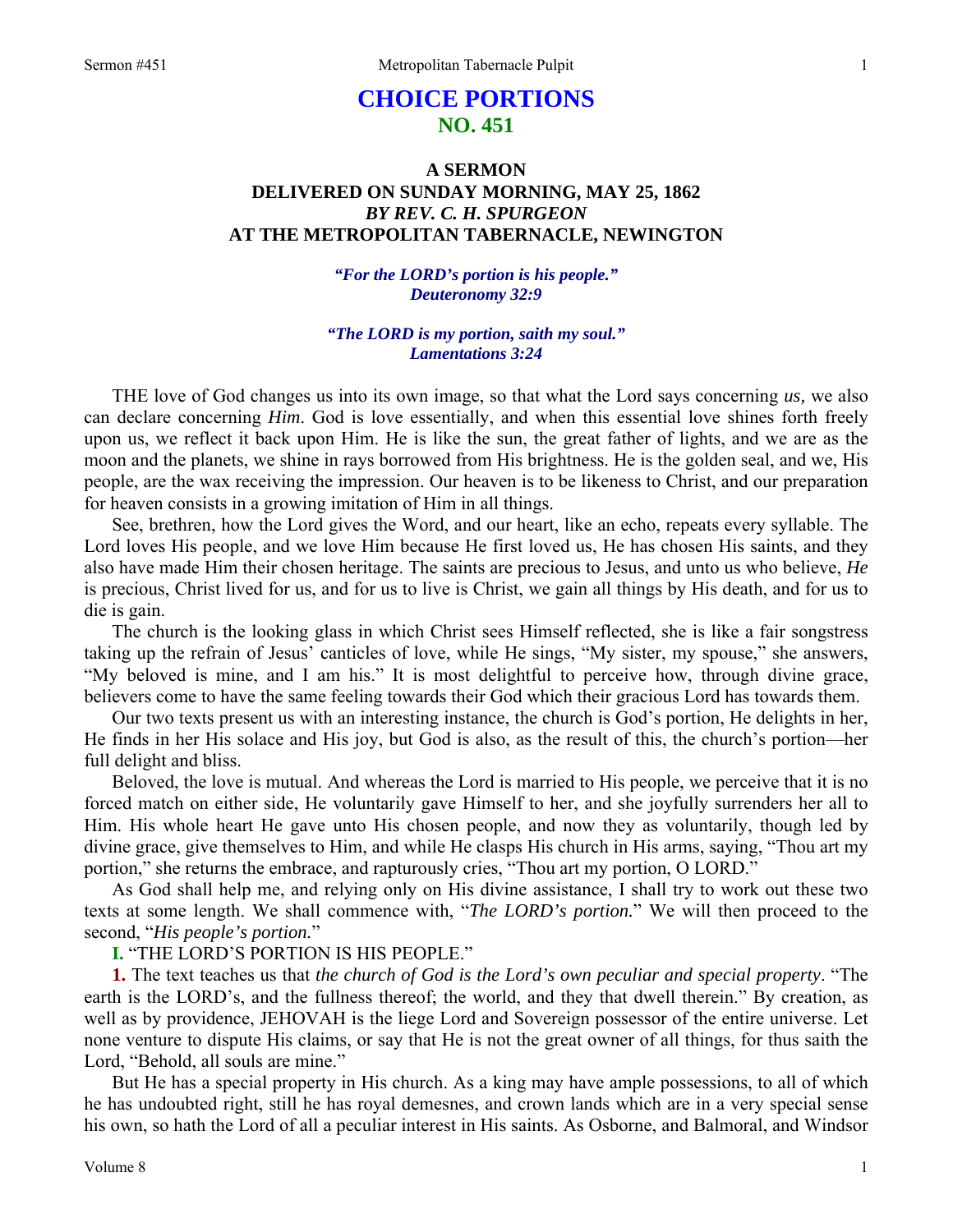belong to our sovereign by a tenure which differs from her title and claim to the United Kingdom, so the church is the peculiar heritage of the King of kings.

The whole world is God's by common right. He is Lord of the manor of the universe, but His church is His garden, His cultivated and fenced field, and if He should give up His rights to all the rest of the wide earth, yet He never could relinquish His rights to His separated inheritance.

"The LORD's portion is his people." *How are they His?* We answer, first, by His own sovereign *choice*. Before they were fashioned, all creatures lay in His mind's eye in the mass of creatureship, and it was in His power to make whom He would as vessels unto honor. He did so ordain to make His chosen and set His love upon them.

When they lay in the impure mass, having all fallen, it was still in His power, through the plan of redemption, to raise up some and to make these His own special heritage. This He did altogether apart from any goodness in them at the time, or any goodness which He foresaw in them. He had mercy on whom He would have mercy, and ordained a chosen company into eternal life, these therefore, are His by election.

As our text says, Jacob is the lot of His inheritance, or as the Hebrew has it, *"the cord"* of His inheritance, an allusion to the old custom of measuring out lots by a line or cord, so by line and by lot the Lord has marked off His own chosen people, "and they shall be mine, saith the LORD, in the day when I make up my jewels."

They are not only His by choice, but by *purchase*. He has bought and paid for them to the utmost farthing, hence about His title there can be no dispute. Not with corruptible things, as with silver and gold, but with the precious blood of the Lord Jesus Christ, the Lord's portion has been fully redeemed. There is no mortgage on His estate, no suits can be raised by opposing claimants, the price was paid in open court, and the church is the Lord's freehold forever.

See the blood-mark upon all the chosen, invisible to human eye, but known to Christ, for "the LORD knows them that are his," He forgets none of those whom He has redeemed from among men, He counts the sheep for whom He laid down His life, and remembers well the church for which He gave Himself. Should any fraudulent adversary dispute His claim, He shows His pierced hands, and points to His wounded side, the emblems of His passion are the seals of His possession.

They are also His *by conquest*. Old Jacob, when he lay a-dying, gave to Joseph one portion above his brethren, which he had taken out of the hand of the Amorite with his sword and with his bow. The Lord Jesus can truly say of His people that He has taken them out of the hand of the Amorite with His sword and with His bow.

Your conquering hand, O Jesus, when nailed to the cross, rent away Your children's chains. You have trodden our foes in Your anger, and trampled them in Your hot displeasure, behold their blood is sprinkled upon Your garments, and You have stained all Your raiment. Upon your necks, O ye tyrants of the church, has the Anointed put His feet, He has dashed you in pieces with His own right hand!

He has broken the teeth of the young lions and delivered His Israel out of the jaw of the lion and the paw of the bear. He has obtained His saints as a portion which He divides with the great, and as a spoil which He has taken from the strong.

We are Christ's this day by *conquest in us*. What a battle He had in us before we would be won! How long He laid siege to our hearts! How often He sent His terms of capitulation, but we rejected all overtures of submission, we barred our gates, we fenced our walls against Him. The law, with its great battering ram, smote our gates till the posts rocked in their sockets, but we fortified our strongholds, and fought stoutly against the Most High, vowing that we would not be subdued.

But ah! do you not remember that glorious hour when He carried our hearts by storm, when He put His cross against the wall and scaled our ramparts, planting on our strongholds the blood-red flag of His atoning mercy? O brethren, we are indeed the conquered captives of His omnipotent love.

Thus chosen, purchased, and subdued, the rights of our divine possessor are undeniable, and we, His people, are the regalia of His royalty, the gems of His crown, the sheep of His pasture, the children of

2

2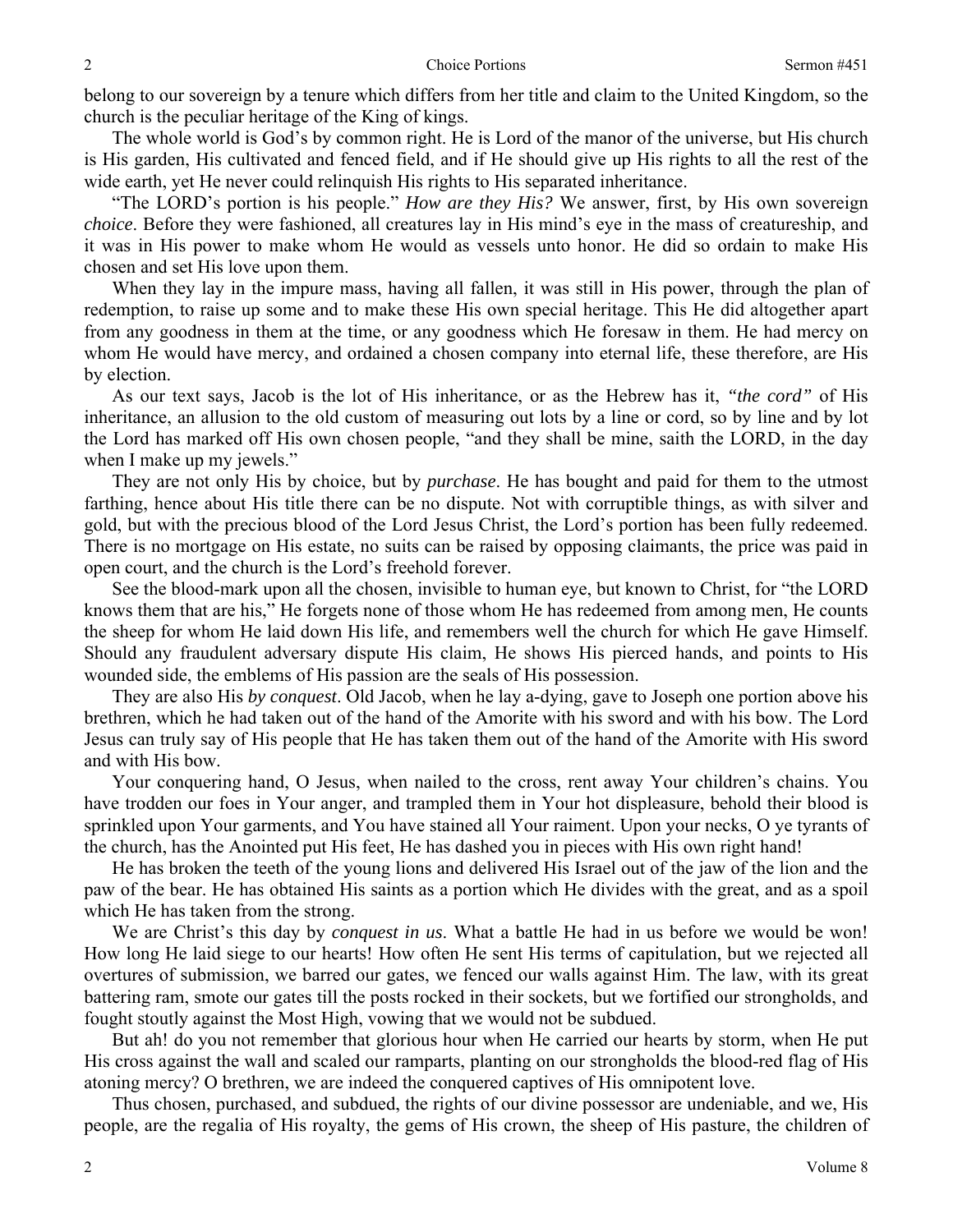### Sermon #451 Choice Portions

His love, the darlings of His heart—if He could renounce all else which owns His sway, yet can He never give them up of whom it is written, "the LORD's portion is his people."

**2.** In the second place, the text shows that *the saints are the objects of the Lord's special care*. "The eyes of the LORD run to and fro throughout the whole earth"—with what object?—"To show himself strong in behalf of them whose heart is perfect toward him." The wheels of providence are full of eyes, but in what direction are they gazing? Why, that all things may "work together for good to them that love God, to them who are the called according to His purpose."

God is omnipresent and omniscient—has an eye to all creatures and all things, He sees all immensity, He beholds all things at one gaze. Yet, "the eyes of the LORD," in a special sense, "are upon the righteous," and though His ears are open to all things, yet, in a peculiar manner, "His ears are open to their cry."

It is true the Lord is the eternal watcher of the universe and never sleeps, yet in a very distinct sense, He is the guardian of His church. "I the LORD do keep it; I will water it every moment; lest any hurt it, I will keep it night and day." "Behold he that keepeth Israel shall neither slumber nor sleep." He does encompass all things by the word of His power, and He upholdeth all things by His might, but His power, His presence, and His protection, are more peculiarly with His church, for He is to her "a wall of fire round about her, and a glory in her midst."

The church, then, as God's portion, is His peculiar care. When she lay at first in her barrenness, as a corner of the waste howling wilderness, He took her under His care. He fenced and hedged her, He began to dig up by the roots her nettles, her thorns, her briers, He sent the spirit of burning into her, by which the weeds of evil were consumed, He ploughed her deep with convictions, He harrowed her with the law, He scattered into her the incorruptible seed of the Word of God, which lives and abides forever.

When He saw her tender blades springing up, He watched over every one of them, sending the dewdrops, and the rain showers, and the sunbeams, and the wind, just when they were needed, and He continues still to watch, even when her harvest grows ripe, and the blade has given place to the full corn in the ear. He will watch until He Himself, descending from the great white throne, shall take the golden sickle and reap the sheaves, and return to His eternal garner rejoicing, bringing His sheaves with Him.

Dear friends, it is sweet to reflect how careful God is of His church. We are jealous of our eyes, but the Lord keeps His people as the apple of His eye. What a wonderful affection, *storge,* as the naturalists call it, birds have for their young, they will sooner die than let their little ones be destroyed! But like as an eagle flutters over her nest so does the Lord of hosts defend Jerusalem.

What love a true husband has for his spouse! How much rather would he suffer than that she should grieve! And just such love has God towards His church. Oh, how He cares for her, how He provides for her as a king should provide for his own queen! How He watches all her footsteps, guards all her motions, and has her at all times beneath His eyes, and protected by His hands.

Hear how He tells of His care in providing for His Israel. "Now when I passed by thee, and looked upon thee, behold, thy time was the time of love; and I spread my skirt over thee, and covered thy nakedness: yea, I sware unto thee, and entered into a covenant with thee, saith the Lord GOD, and thou becamest mine. Then washed I thee with water; yea, I thoroughly washed away thy blood from thee, and I anointed thee with oil. I clothed thee also with broidered work, and shod thee with badger's skin, and I girded thee about with fine linen, and I covered thee with silk. I decked thee also with ornaments, and I put bracelets upon thy hands, and a chain on thy neck. And I put a jewel on thy forehead, and earrings in thine ears, and a beautiful crown upon thine head. Thus wast thou decked with gold and silver; and thy raiment was of fine linen, and silk, and broidered work; thou didst eat fine flour, and honey, and oil: and thou wast exceeding beautiful."

Never was there care so tender, so perpetual, so faithful, so affectionate, as the care of God over all His chosen ones, for indeed it is no fiction, and no metaphor—the Lord's portion really *is* His people. He covers us with His feathers, and under His wings do we trust, His truth is become our shield and buckler. The Lord is mighty in battle for His church. He puts out His omnipotence when He first of all

3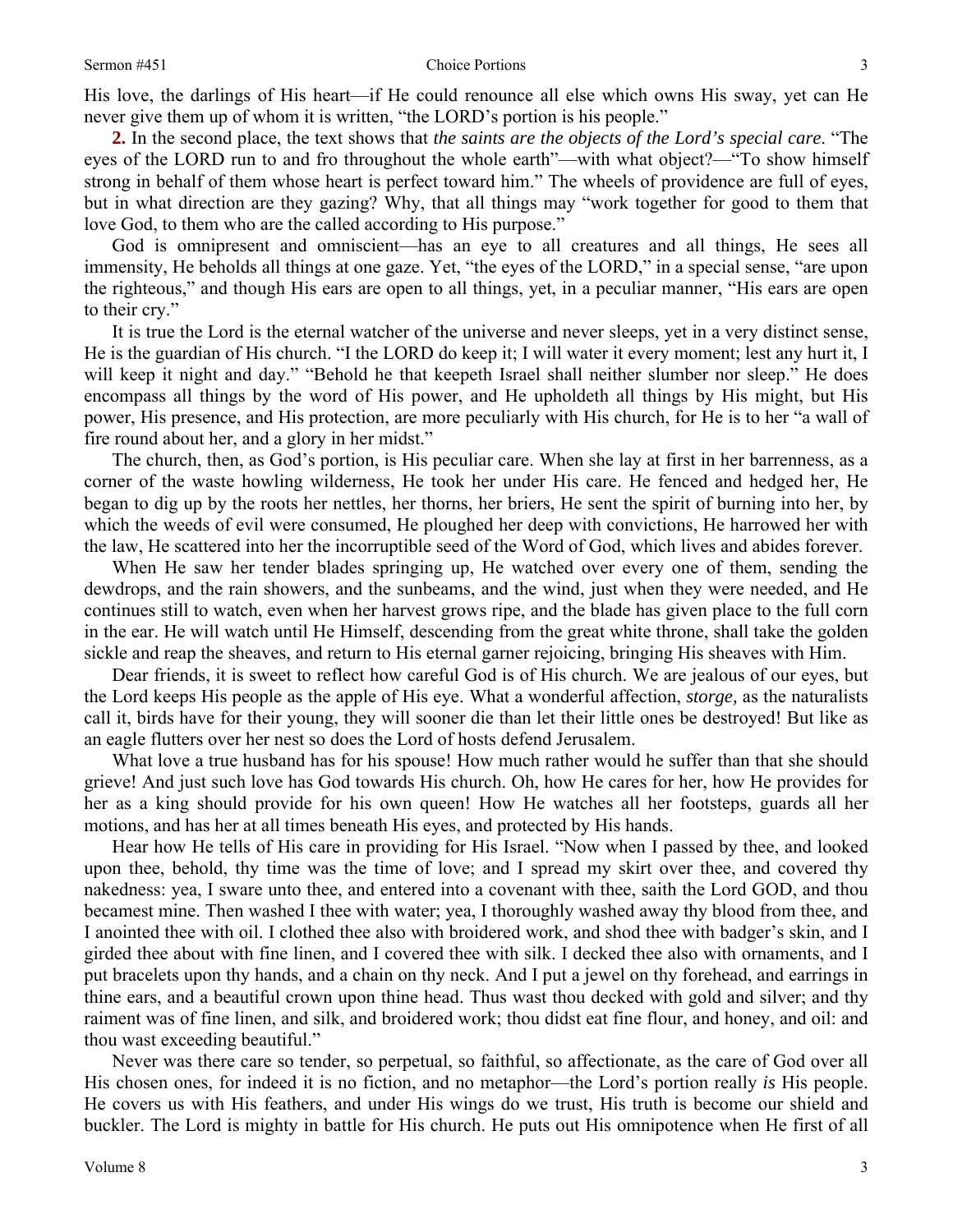delivers her, and no less might does He show every day when He keeps her from falling, that He may present her at last spotless before His face. Never was castle upon a mountain summit, fortified by nature and art, so impregnable as is the church of God.

# *"Munitions of stupendous rock Her dwelling place shall be; There shall her sons without a shock The wreck of nature see."*

**3.** The text includes the idea that *the church is the object of the Lord's special joy,* for a man's portion is that in which he takes delight. Brethren, how very strong the Scripture is as to the delight which God has in His saints. I am sure you and I cannot see anything in ourselves why the Lord should take pleasure in us. We cannot take delight in ourselves, for we often have to groan, being burdened, conscious of our sinfulness.

I am afraid that God's people cannot take much delight in us, for they must perceive so much of our imperfections, and our follies, that they must rather lament our infirmities than admire our graces. Oh! who would not rejoice in this transcendent truth, this glorious mystery, the Lord takes pleasure in them that fear Him, in them who hope in His mercy.

I do not read anywhere that God delights in the cloud-capped mountains, or the sparkling stars, but I do read that He delights in the habitable parts of the earth, and that His delights are with the sons of men. I do not find it written that even angels give His soul delight, nor does He say, concerning cherubim and seraphim, "I will be a father unto you, and ye shall be my sons and daughters," but He does say that to the poor fallen race of man, debased, depraved, dejected by their sin, but saved, exalted, glorified by His grace.

See what terms He uses, He calls them His *dwelling place*. "In Jewry is God known, His name is great in Israel, in Salem also is his tabernacle, and his dwelling place in Zion." "For the LORD hath chosen Zion; he hath desired it for his habitation."

Where is a man most at ease? Why at home.

### *"Wherever we wander, there's no place like home."*

Beloved, the church is God's home, and as at home a man unbends himself, takes his pleasure, manifests himself to his children as he does not unto strangers, so in the church, the Lord unbendeth Himself, condescendingly manifesting Himself to them as He doth not unto the world. O could you think of it, that the chosen of God are as dear to Him as your humble cottage is to you, as the rooftree of your ancestors, and the place of your birth?

We are expressly told that the church is the Lord's *rest*. "This is my rest for ever, here will I dwell for I have desired it." As if all the world beside were His workshop, and His church His rest. In the boundless universe He is busy marshalling the stars, riding upon the wings of the wind, making the clouds His chariot, but in His church He is at rest, in Zion the Everlasting One spends His Sabbaths.

Yet further, there is an unrivalled picture in the Word where the Lord is even represented as *singing with joy over His people*. Who could have conceived of the Eternal One as bursting forth into a song? Yet it is written, "He will rejoice over thee with joy, he will rest in his love, he will joy over thee with singing."

As He looked upon the world, He spoke and said, "It is very good," but He did not sing. And as He views the works of providence, I hear not that He sings, but when He gazes on you and on me, the purchase of Jesus' blood, His own chosen ones, the great heart of the Infinite restrains itself no longer but wonder of wonders and miracle of miracles, God, the Eternal One, sings out with the joy of His soul. Truly "the LORD's portion is his people."

4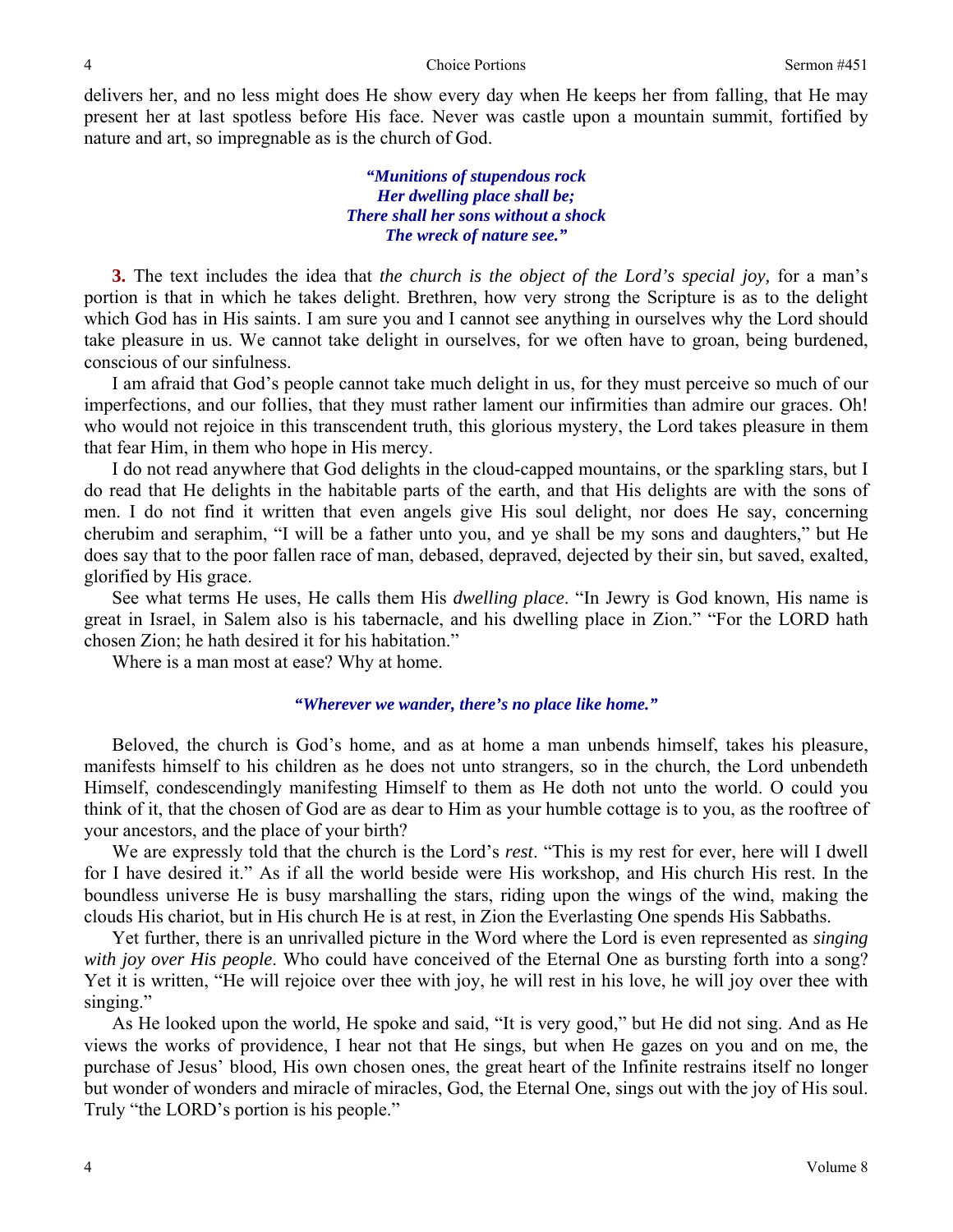Once more, remember that the Lord represents Himself as *married to His church*. What does He say to her? "Thou shalt be called Hephzibah, and thy land Beulah: for the LORD delighteth in thee, and thy land shall be married. As a young man marrieth a virgin, even so shall thy God marry thee; and as a bridegroom rejoiceth over a bride, even so shall thy LORD rejoice over thee."

He puts the affection, you see, in the most brilliant light. It is not only the affection of the husband to the wife, but seeing that some men are changeable, and their love grows cold, the Lord selects that hour of first love when the bridegroom, fresh and newly married, rejoices over his bride. The joy and love of the young honeymoon of married life is but a faint picture of the complacency and delight God always has in His people.

Dear friends, this is a subject rather to be thought of than to be talked about, for I find thoughts rather in my heart this morning, rather than in my head, and I cannot get them out, but this I know, there cannot be a closer union between any two beings than there is between Christ and His people, for they are members of His body, of His flesh, and of His bones. There cannot be a warmer love than this. A mother's love is nothing compared to it, yea, she may forget her sucking child, and cease to have compassion on the son of her womb, yet will I never forget thee, saith the LORD that hath mercy on thee.

The husband may repulse from his arms the chosen one whom once he loved so tenderly, but *"He*  hateth putting away." Whom once He has embraced *He* embraces forever. "I will betroth thee unto me for ever; yea, I will betroth thee unto me in righteousness, and in judgment, and in lovingkindness, and in mercies. I will even betroth thee unto me in faithfulness." Oh that this love were shed abroad this morning in our poor frozen hearts! Oh that we felt God's delight in us! for if by faith we knew all this, and by sweet experience could attest it, surely we should be better prepared to join with Jeremiah in the second text and say, "The LORD is my portion, saith my soul."

**4.** Our text teaches us that God's people are *His everlasting possession*. You will say, "Why?" There is an allusion here to the division of the portions among the different tribes. That which was the portion of Asher never could be the portion of Zebulon, and that which belonged to Simeon never could belong to Dan, for there was a law made, that if any man should lose his inheritance by debt, or should be driven to the necessity of selling it, yet at the year of jubilee it always came back again to him, so that you see no Israelite ever lost his portion.

Now, God maps out for Himself His people. He says, "These are my portion," and think you, brethren, God will lose His portion? No, if He should sell His portion into the hand of the enemy for a season, yet at the year of jubilee it would return to Him. Glory be to God, that the year of jubilee is come!

We were sold once, it did seem as if we were no more the people of God. But the high priest has died, the year of jubilee has been proclaimed, and now God's inheritance has come back to Him, and if it could be alienated again, He would recover it. If a man be a child of God, and is allowed to fall, he shall certainly be brought back by bitter repentance before he dies, that his soul at the last may be saved, for God shall not lose His heritage.

Have you not noticed, in reading Scripture, how the Israelites always clung tenaciously to their portion? When Ahab said to Naboth, "Give me thy vineyard, that I may have it for a garden of herbs, because it is near unto my house: and I will give thee for it a better vineyard than it; or, if it seem good to thee, I will give thee the worth of it in money." Naboth said to him, "The LORD forbid it me, that I should give the inheritance of my fathers unto thee."

And so, brethren, God will never sell His children at any price, nor if He could have better people instead, would He change them. They are His, and they shall be His while time lasts, and when time ends, and eternity rolls on, He never can, He never will cast away His chosen people. Let us in this rejoice and be exceedingly glad. "The LORD's portion is his people."

**II.** We turn to our second text, "THE LORD IS MY PORTION, SAITH MY SOUL."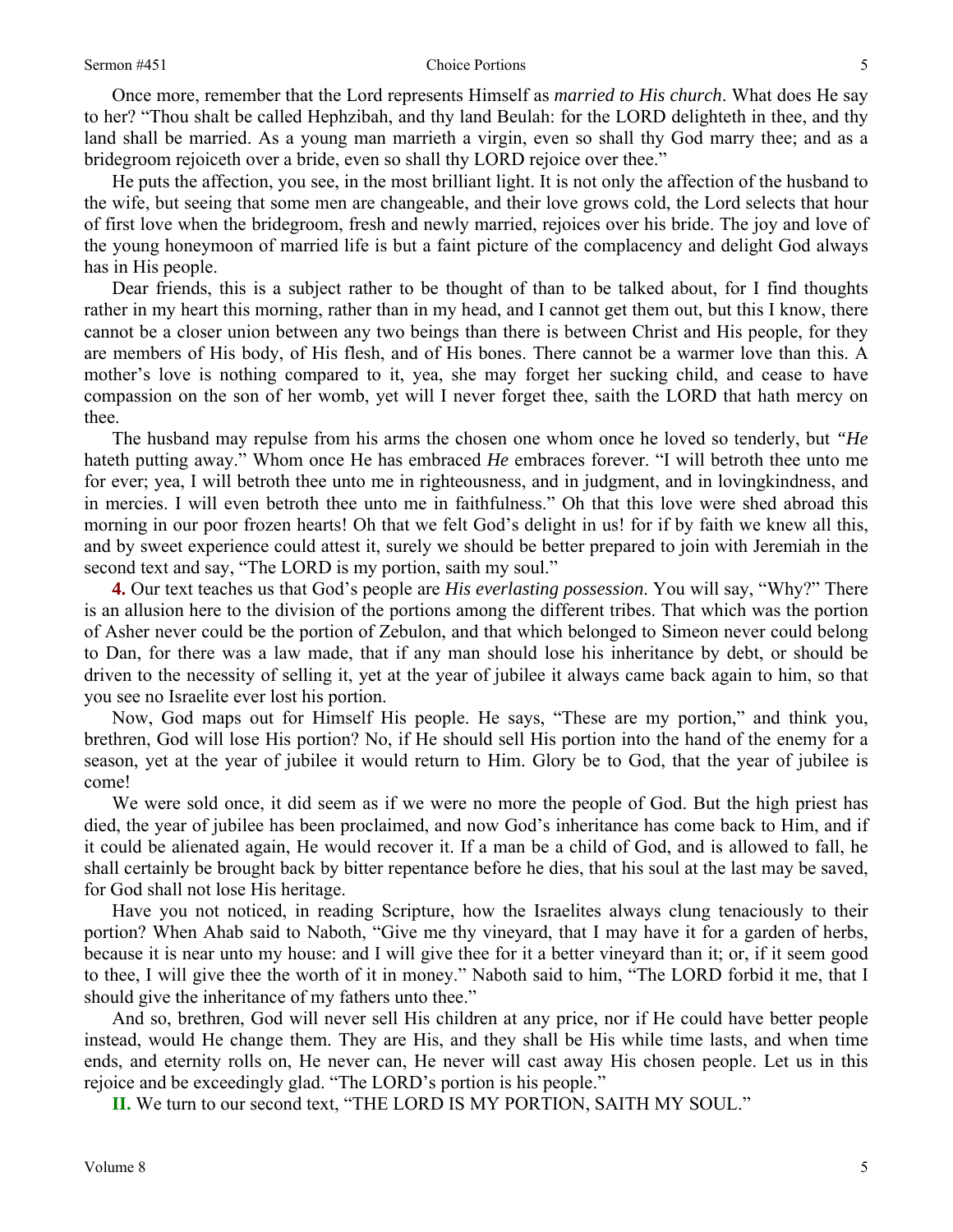Dear friends, this sentence implies that true believers have the Lord as their *sole* portion. It is not, "The LORD is *partly* my portion," not "The LORD is *in* my portion," but He Himself makes up the sum total of my soul's inheritance. The Lord Himself is my portion.

Men of this world, we are told, have their portion in this life. In the field they have it in their abundant crops, and in the house they have it in comfort, in riches, some of them have it in purple and fine linen, faring sumptuously every day, but how is it God gives them so good a portion here?

You may have seen a farmer when he has his meal prepared for his swine, he passes two or three of his little children in the yard as he is going out at feeding time. Why does he not give some of the meal to his children? He shoots it out till he has filled the hog's trough full, and then the swine come and eat till they lie down, full to bursting, their eyes standing out with fatness. How is it he does not give some of it to his children? "Oh, no," says he, "This is not the children's meat," and as it is not meet to take the children's bread and give it unto dogs, so it would not be meet to take the swine's meat and give it unto children.

When Martin Luther had a large sum of money sent to him, he gave it all away directly to the poor, for he said, "O Lord, Thou shalt never put me off with my portion in this life." Now when God's children receive anything in the way of gift from providence they thank God for it, and endeavor to use it for His honor and glory, but they still insist that it is not their portion.

You know, when you go to a shop to buy goods, they give you the brown paper and the string in the bargain, so when we first seek the kingdom of God and His righteousness, all these things are added to us, for godliness has the promise of the life that is now, as well as of that which is to come. But we don't go to buy the brown paper and the string, they are not what we are looking after, so with the true Christian, his portion, that which he seeks after, is his God, this is his only portion, he seeks nothing besides.

When Abraham had many children by his wife Keturah, you remember it is written he gave them their portions, and sent them away, but he never did so with his Isaac. Lord, let me be Thine Isaac, give the world its portion, give the emperor his crown, give the rich man his money bags, send him away, but let me be a stranger with Thee as Isaac in his father's tent.

The man who has such a portion as this, ought not to wish for anything beyond. What can be needed beyond this portion? We are walking in the sunlight today—a fine glorious summer's day, if any one of you should be crying in your pew this morning, and I should ask, "What are you weeping for?" and you should reply, "I am weeping because I cannot see the stars," we should think you mad, for he that has the sunlight can do without the starlight, so with the believer. Why should he be weeping because he has lost this or lost that?

> *"Thee at all times, will I bless; Having THEE, I all possess; How can I bereaved be, Since I cannot part with THEE?"*

St. Augustine was wont very often to pray, "Lord, give me Thyself." A less portion than this would be unsatisfactory. Not God's grace merely, nor His love, all these come into the portion, but "*the LORD*  is my portion, saith my soul." More than His attributes, more than His love, more than His covenant, is JEHOVAH Himself the especial portion and privilege of His own beloved ones. "My soul, wait thou only upon God, for my expectation is from him."

As God is our only portion, so He is our *own* portion, "The LORD is my portion, saith my soul." I hope He is *your* portion, dear brethren, but whether He is or not does not concern me so much as whether He is *mine*.

Come, brethren, have you got a personal grip of this portion? Are you sure it is yours? Pray for sinners, ask that God may bring them in, but see, first of all, to your own personal interest in these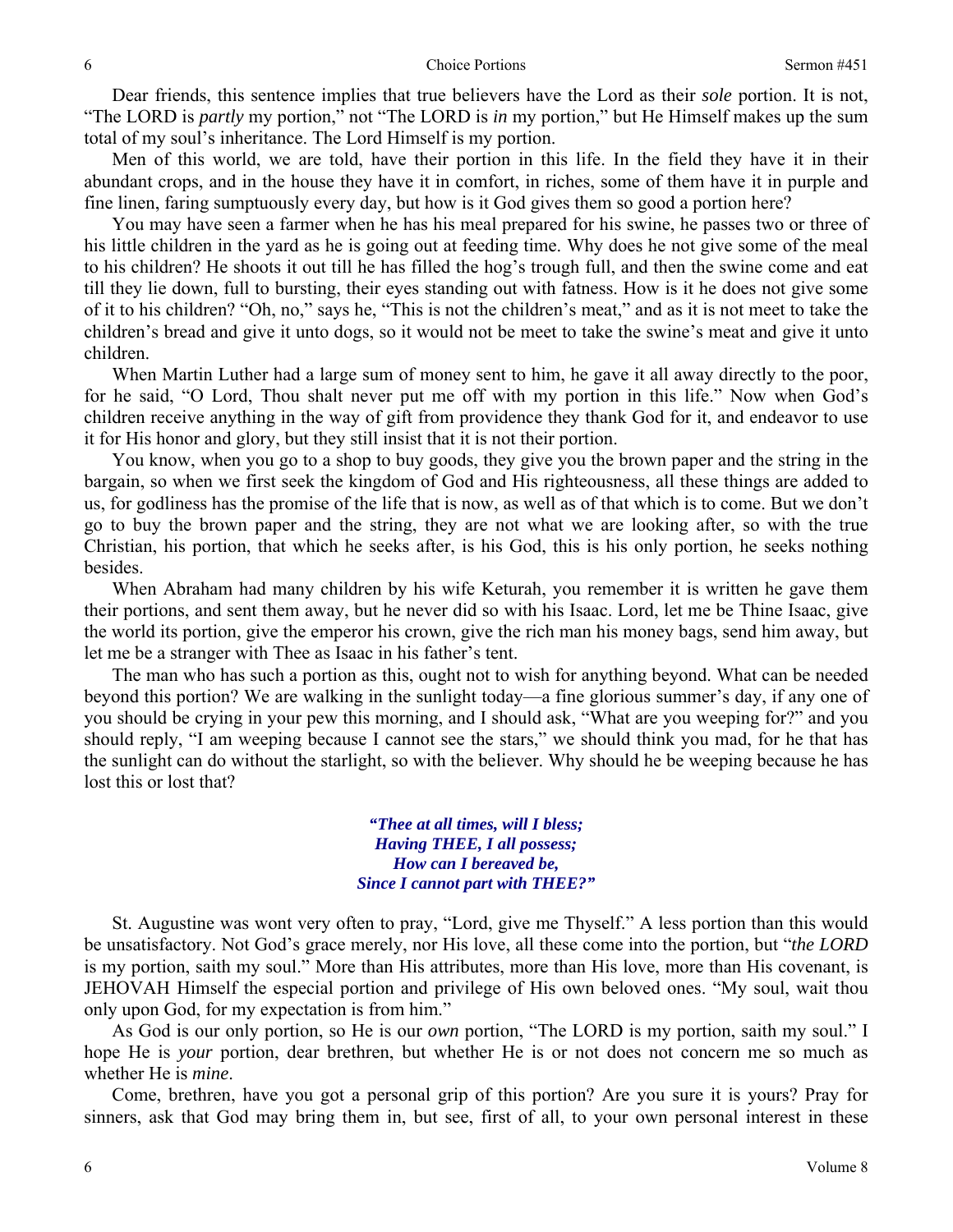#### Sermon #451 Choice Portions

precious things. Let it go round these pews now. Can you say, "The LORD is MY portion?" Let it not be a general declaration, but a particular affirmation—"The LORD is MY portion." Yes, with streaming eyes, and bursting heart, many a soul here that can now see Jesus hanging on the cross taking away all its guilt, can say, though almost choked with tears, "Yes, blessed be His name, the Lord *is* my portion."

Some of you are very poor, you have nothing in the world, but you can say, "The LORD is my portion." Like the old woman who, when she had nothing to eat but a dry crust of bread, and only a cup of water to drink, broke the bread and said, "All this, and Jesus Christ too!"

We have heard of a great man who once took a poor believer and said—"Do you look over there to those hills." "Yes, sir." "Well, all that is mine, that farm yonder, and that one yonder, and beyond that river over there—it is all mine." "Ah," said the other—"look at yonder little cottage, that is where I live, and even that is not mine, for I have to hire it, and yet I am richer than you, for I can point up yonder and say—there lies my inheritance, in heaven's unmeasured space, and let you look as far as ever you can you cannot see the limit of my heritage, nor find out where it ends nor where it begins."

Oh, what a blessing, brethren, it is if you and I can say "He is my heritage!" Do not, I beseech you, be satisfied with generals, come to particulars. I know people think they are going to heaven in the lump, but they never will. Men go to hell in bundles, but they go to heaven separately.

"But we are a Christian nation." Nonsense about a Christian nation, we are as fairly an un-Christian nation as we are a Christian nation. "Oh, but we were all made Christians when we were sprinkled." You are not such fools as to believe this abominable superstition, you know better! How can a drop of water on the forehead change the heart or affect the nature, or floods of water either? You *know* better than that.

Have you been born again from above? If you have not, you are not the children of God, and you have not a child's portion. Have you passed from death unto life? If not, you have not the portion of the living in Zion. You may perhaps have had your portion as the prodigal son did, who said, "Father, give me the portion of goods that falleth to me," but unless you are converted, unless you have been brought to put your faith in Christ, you can never have that portion which belongs to the true-born heir of heaven, for to him God has said—"Son, thou art ever with me, and all that I have is yours."

But again, the Lord is to His people an *inherited* portion. Many men have to thank God that their fathers were born before them, for *they* worked, and made their money, and left their estates. It is not every man who is rich who owes his riches to his industry, and certainly, if you and I be so rich as to have God for our inheritance, we owe it to the fact of our birth.

How came I to be the child of God? I was born so—O no, you were born an heir of wrath. I know I was the first time, but the second time I was born in the image of His Son, begotten again unto lively hope by the resurrection of Jesus Christ from the dead. You cannot earn this inheritance by working for it, you cannot purchase it, you can only gain it by inheriting it.

Ask yourselves very solemnly whether you know anything of the new birth, and if you do not, as the Lord my God lives, and as your soul lives, you can have no lot or portion in this matter until you do. "If children, then heirs; heirs of God, and joint heirs with Christ," but if not children, then not heirs, and the heritage cannot be yours.

But further, brethren, this heritage is also ours *by choice*. We have chosen God to be our heritage. Believer, I ask you, supposing it could be left to you now whether you would have God to be your portion, or have the most splendid earthly destiny, which would you have? Oh! you would say, "Let me have my God."

At first, I grant you, the will of man is not free to choose Christ, for man chooses evil and not good, and the Lord must choose our inheritance for us, or else we shall never choose it. "Ye have not chosen me, but I have chosen you," was the word of Christ through the apostle to all His people, but if we are really called according to the purpose of electing love we can sing—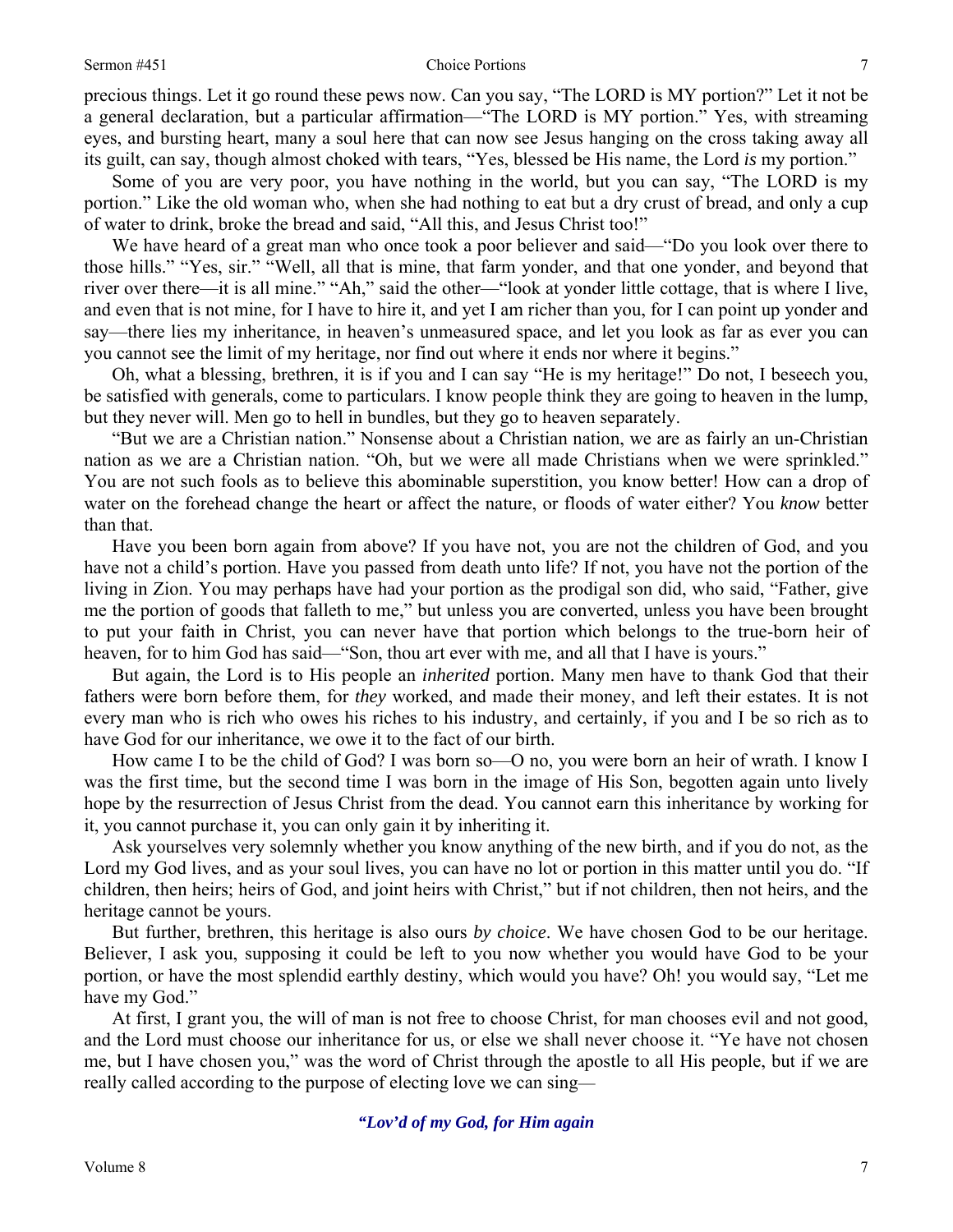## *With love intense I burn; Chosen of Him ere time began, I choose Him in return."*

Better to have Christ and a fiery stake, than to lose Him and wear a royal robe. Better Christ and the old Mamertine dungeon of the apostle Paul, than to be without Christ and live in the palace of Caesar. Christ Jesus, You blessed portion of our souls! You art altogether lovely, and if we had to begin again, we would begin with You.

Again dear friends, God is his people's *settled* portion. When you were married, some of you, there were marriage settlements to be made, deeds to be drawn up, and lawyers called in, and witnesses to sign the marriage covenant. I suppose that when the Princess Alice gets her portion, it will be settled upon her in some way or other, for where there are great portions, there should be settlements.

Blessed be the name of the Most High, there is a marriage settlement made upon all the Lord's people, their portion is settled on them. "Yea and amen in Christ Jesus," all the promises have been made to the chosen seed.

Heaven and earth may pass away, but the covenant of grace shall not be removed. The covenant of day and night may be broken, the waters may again cover the earth, sooner than the decree of grace be frustrated. Every promise of the covenant is an entail to every heir of heaven, nor can Satan break the entail. No parliamentary act passed on earth, no deed perpetrated in the conclaves of hell, can ever affect the eternal, immutable, everlasting settlements of covenant grace which are made in Christ Jesus, ordered in all things and sure. The Lord is my settled portion.

The Lord is my *all-sufficient* portion. God fills Himself, and as Manton says, in his exposition of the  $119<sup>th</sup>$  psalm, "If God is all-sufficient in Himself, He must be all-sufficient for us," and then he uses this figure—"That which fills an ocean will fill a bucket, that which will fill a gallon will fill a pint, those revenues that will defray an emperor's expenses, are enough for a beggar or a poor man, so when the Lord Himself is satisfied with Himself, and it is His happiness to enjoy Himself, there needs no more, there is enough in God to satisfy."

This is clear reasoning, brethren, and surely if the expenses of heaven's court never did affect the eternal exchequer of God's riches, all the expenses of our trial and affliction while we are here, never can diminish the unsearchable riches of God which are in Christ Jesus our Lord.

But you will tell me that man's wishes are very large, and that it is hard to satisfy them. Ah! my brethren, I know it is—with anything here below. You may have heard, I dare say, of the gentleman who told his servant—"You have been a very faithful servant to me, John, and as you are getting old, I should like to give you a pension. Now, what do you think would satisfy you?" "Well, Master," said he, "I think if I had fifty pounds a year I should be very well satisfied, indeed." "Well, think it over," said the master, "and come to me and let me know."

So the day comes. "Now, what do you want to satisfy you?" "Well, sir, as I said before, I should never want for anything, or wish for anything in this world, if I had fifty pounds a year." "Well, John, it shall be done, there is the settlement for you, you shall have it."

That man went out of the door and said to a friend, "I wish I had said a hundred." So, you see, it is not easy to satisfy man. When he thinks he is satisfied, he still sees something beyond, the horse leech in his heart still cries, "Give, give." But God is a satisfying portion. You cannot wish for anything more than this.

> *"All my capacious powers can wish, In Thee is richly stored; Nor can my soul conceive a joy Which is not in my Lord."*

I think I may add—and the experience of every believer will bear me out—we have today a portion in which we take *intense delight*. I have tried in a poor way to show that God had a delight in His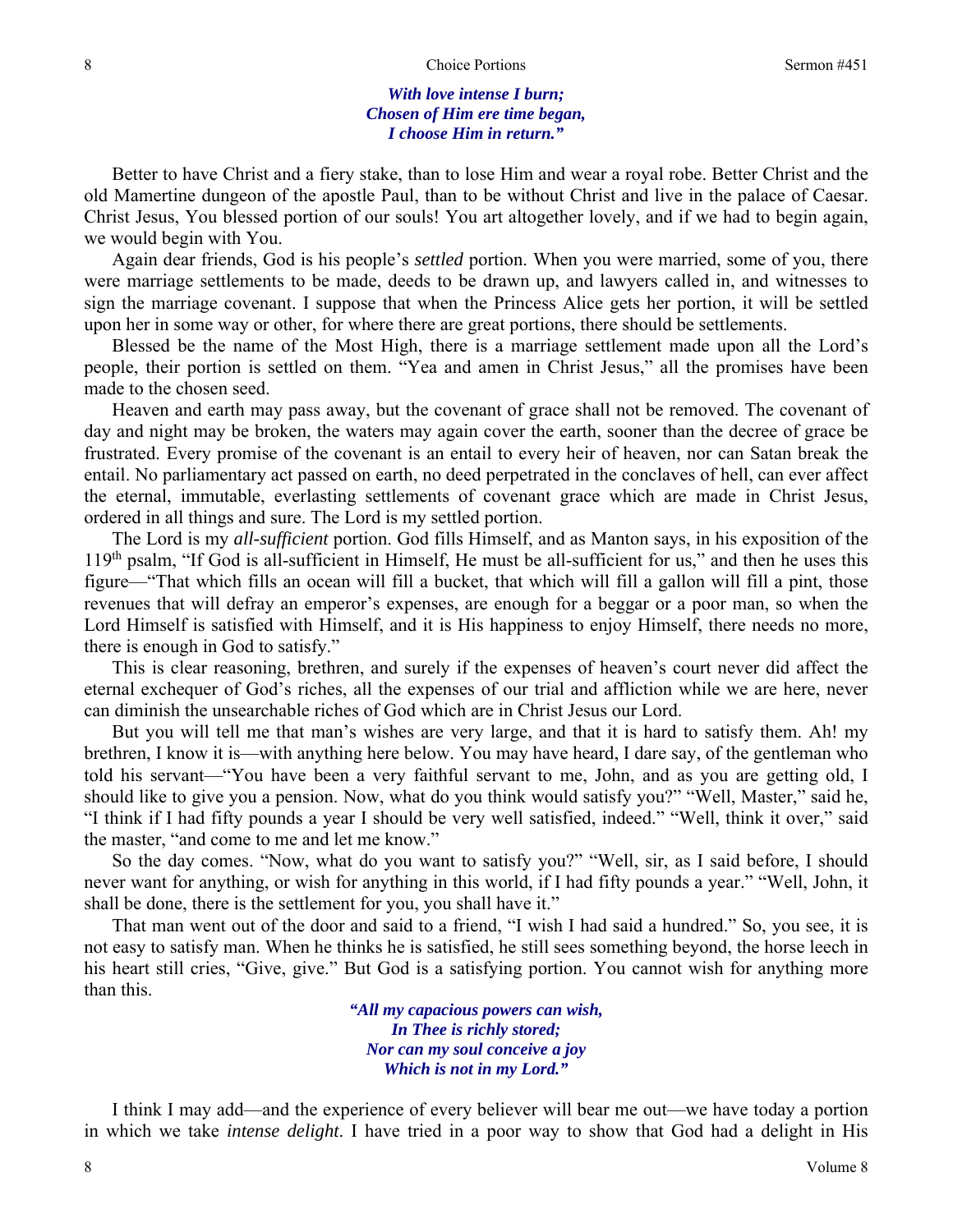### Sermon #451 Choice Portions

people. Beloved, do not His people, when they are in a right state of heart, have an intense delight in Him? Friends, we have known what it is to have delight in our children, delight in our church, we have had delight in this house of prayer, we have delight in one another, in sweet companionship and communion, but if you have ever tasted delight in God, you will say with Rutherford, "I have eaten the bread of angels, and my mouth is out of taste for the brown bread of this world."

God giveth us "a feast of fat things, a feast of wines on the lees, of fat things full of marrow, of wines on the lees well refined." "I will satiate the soul of my priests with fatness, and my people shall be satisfied with my goodness, saith the LORD."

Oh the delights that we have in God! They are not ankle-deep delights, nor knee-deep delights, but they are a river to swim in. Here we can bathe our souls, here we riot and revel in inexhaustible luxuriance of delight, here our spirit stretches her wings and mounts like an eagle, here she expands herself, and only wishes she were more capacious, and therefore she cries, "Lord, expand me, enlarge my heart, that I may hold more of Thee."

Often have we felt in the spirit with Rutherford, when he cried, "Lord, make me a heart as large as heaven, that I may hold Thee in it! But since the heaven of heavens cannot contain Thee, Lord, make my soul as wide as seven heavens, that I may contain Thy fullness." "O that the LORD would bless me indeed, and enlarge my coasts."

And lastly, this is to the saints of God an *eternal* portion. Ungodly man, you have your portion now, it will melt sir, when the last fire comes it will consume, but the lot of the believers will outlast the fire, the conflagration which devoureth all the work of man's hands shall not be able to touch even to the scorching any part or parcel of the portion of believers. Indeed, it is in the world to come that believers shall have their portion. Here they have none except trials and troubles, "in the world ye shall have tribulation."

But as God cannot be seen, and as He is the believer's portion, so their portion cannot be seen. It is a good remark of an excellent commentator upon that passage, "For which cause he is not ashamed to be called their God." He writes to this effect, "If it were only for this world, God would be ashamed to be called His people's God, for His adversaries would say, 'Look at those people, how tried they are, what troubles they have, who is their God?' and," saith he "the Lord speaks as if He might be ashamed to be called their God, if this life were all, but the Scripture says, 'Wherefore God is not ashamed to be called their God: for he hath prepared for them a city.'"

Thus may the Lord turn upon His enemies and say, "I am their God, and although I *do* chasten them sore, and lead them through the deep waters, yet see what I am preparing for them—see them as they shall be when I shall wipe all tears from their eyes, and shall lead them unto living fountains of waters." It is in the prospect of bliss so ecstatic, joy so boundless, glory so eternal, that He is not ashamed to be called their God.

*We* are not ashamed, brethren, to call JEHOVAH our God. Now let us go our way this morning to our homes, let us eat the fat, and drink the sweet in God, let us put on our beauteous array, and be appareled with the sun, and have the moon under our feet. Let us go forth as princes of the blood-royal, and act according to our quality. Let us rejoice in the Lord always, let us show to the world that we are a happy and a blessed people, until our adversaries shall have their mouths watering while they say, "Let us live the life, and die the death of the righteous." "The lines have fallen to us in pleasant places and we have a goodly heritage."

Dear friends, I shall only ask in conclusion, are there not many here who cannot say, "Thou art my portion, O LORD"? Will you do me this favor this morning? When you get home will you think what your portion is, and cast your accounts up? If you cannot put God in the list, I tell you that when you have cast all your portion up, it comes to nothing. It may glitter for a season, but it shall go out like brambles that crackle under the pot, but which die out afterwards in a little heap of white ashes. You have nothing if you have not God.